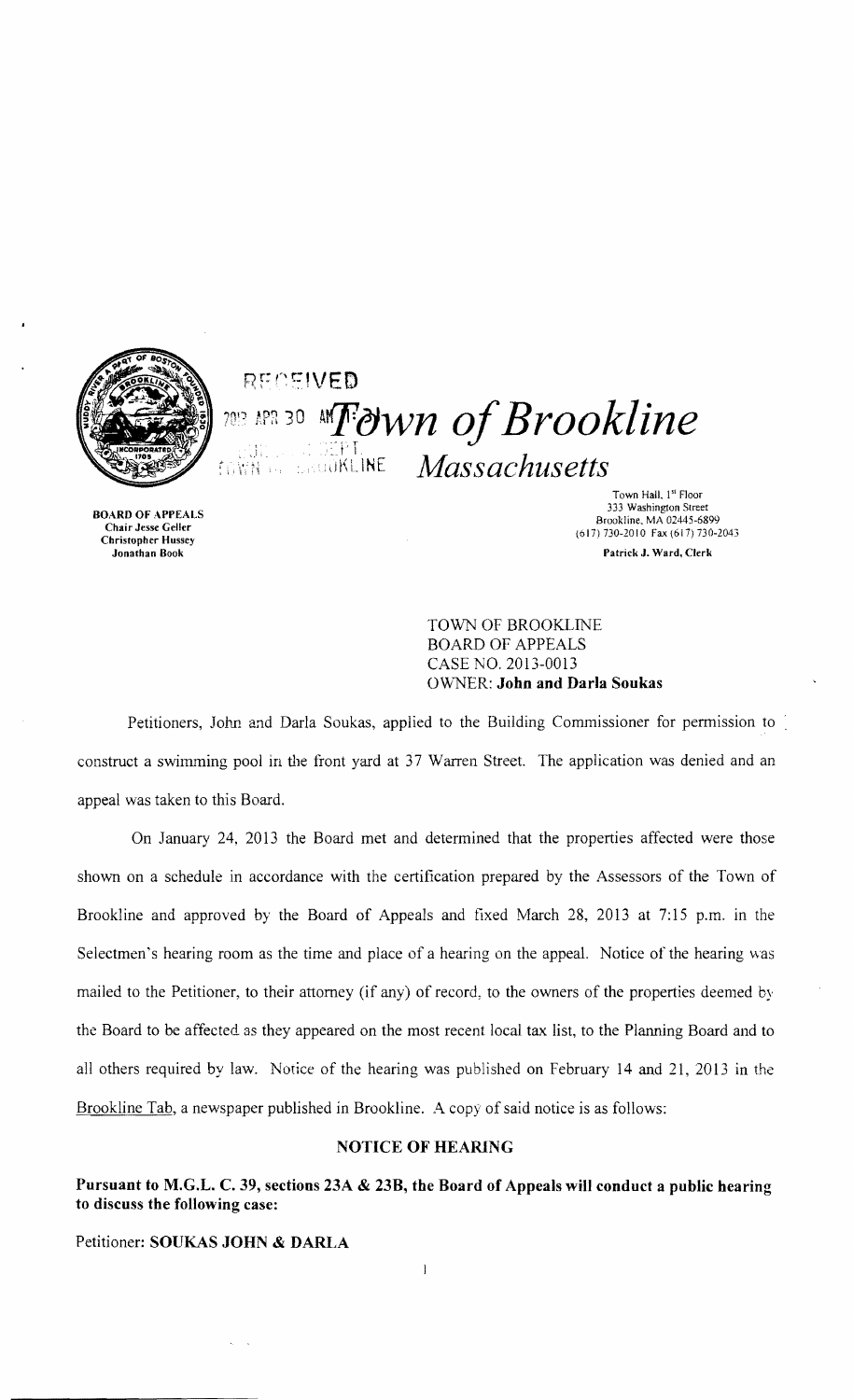Owner: SOUKAS JOHN & DARLA Location of Premises: 37 WARREN STREET Date of Hearing: March 28, 2013 Time of Hearing: 7:15 p.m. Place of Hearing: Selectmen's Hearing Room, 6<sup>th</sup> Floor

A public hearing will be held for a variance and/or special permit from:

5.43; Exceptions to Yard and Setback Regulations

5.50; Front Yard Requirements

5.53; Accessory Buildings in Front Yards

5.54; Exceptions for Existing Alignment

8.02.2; Alteration or Extension

of the Zoning By-Law to Construct a swimming pool in front yard setback requiring BOA relief at 37 WARREN ST

Said premise located in a S-15 (Single Family) Residential district.

*Hearings. once opened, may be continued by the Chair to a date and time certain. No further notice will be mailed to abutters or advertised in the TAB. Questions regarding whether a hearing has been continued, or the date and time ofany hearing may be directed to the Zoning Administrator at 617-734 2134 or check meeting calendar at:http://calendars.town.brookline.ma.usIMasterTownCalandarI?FormID=158.* 

The Town of Brookline does not discriminate on the basis of disability in admission to, access to, or *operations ofits programs, services or activities. Individuals who need auxiliary aids for effective communication in programs and services of the Town of Brookline are invited to make their needs* known to the ADA Coordinator, Stephen Bressler, Town of Brookline, 11 Pierce Street, Brookline, *MA 02445. Telephone:* (617) *730-2330; TDD* (617) *730-2327.* 

## Jesse Geller Christopher Hussey Jonathan Book

At the time and place specified in the notice, this Board held a public hearing. Present at the hearing was Chairman, Mark G. Zuroff, and Board Members Jonathan Book, and Chris Hussey. Attorney Ken Hoffman, whose business address is 10 St. James Avenue, Boston, presented the case for the petitioner.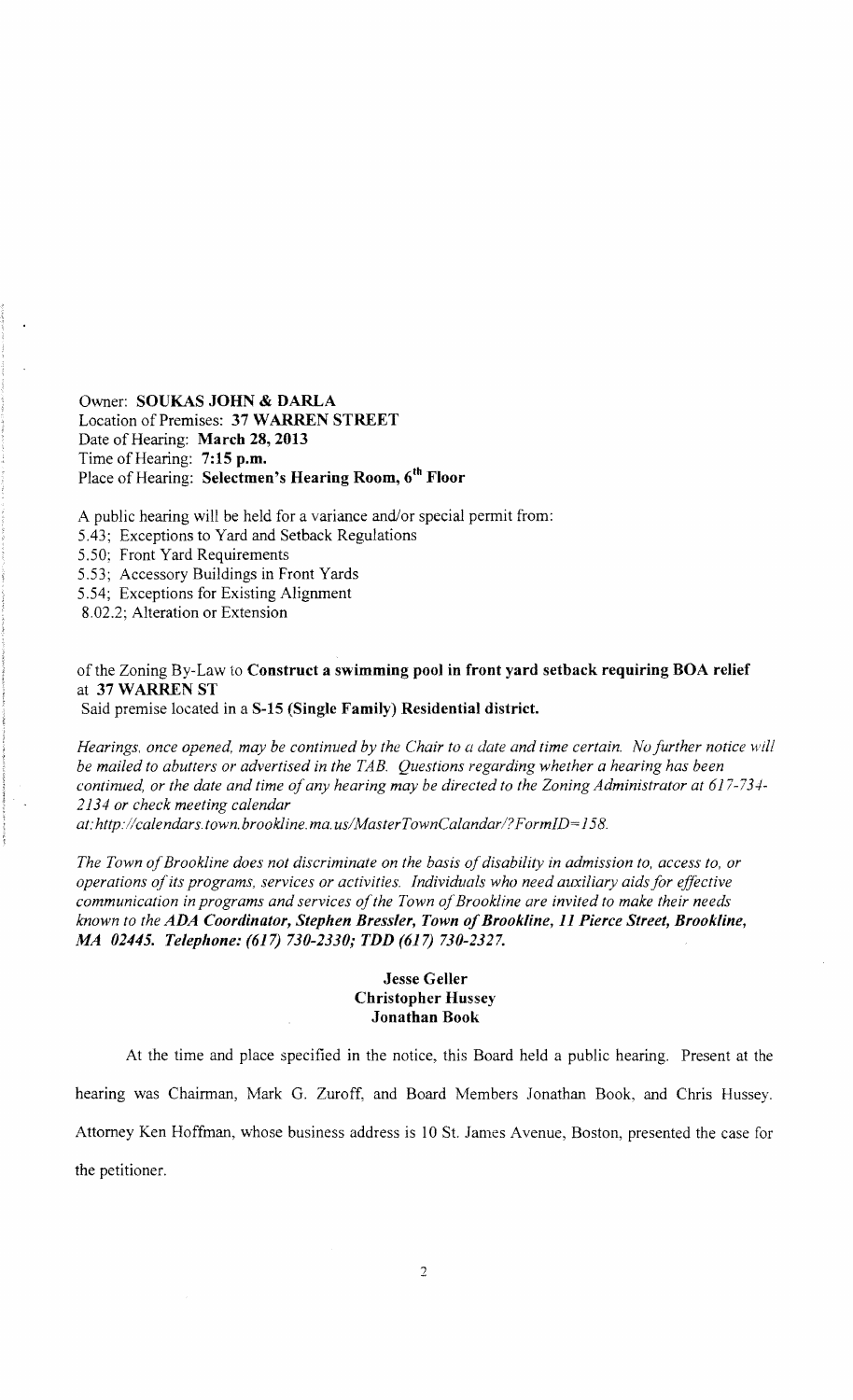Attorney Hoffman described the property as being located near the intersection of Boylston Street and Warren Street, abutting the Brookline Reservoir. On the site is a single-family dwelling and a carriage house that is used as both a garage and an accessory dwelling. The lot has two curb cuts, one driveway leading to the carriage house and another leading to the front of the main residence. A vertical board fence runs along the front property line. Surrounding properties include other single-family dwellings, as well as the Brookline Reservoir and the Reservoir Gatehouse.

Mr. Hoffman said his clients, John and Darla Soukas, wish to construct a pool in the property's front yard, next to the accessory dwelling/garage. The pool would be 16' x 34' and include a new patio area with lawn on the other side. A wire mesh fence would separate the new pool and patio area from the rest of the yard.

Attorney Hoffman said this case would be an interesting case if it were a variance argument; however, the relief requested is only special permit. He said the lot is a classic triangular lot between Warren Street and the Brookline Reservoir. The lot is subject to average alignment which pushes the front yard back to 67 feet and the by-law says you cannot require more than twice the front yard which makes the requires setback 50 feet. Mr. Hoffman said the location proposed is the best location due to the topography. He said the lot is a very large lot and there would be no impact on Warren Street because of the existing landscaping, as well as a fence that runs along the Warren Street property line.

Doug Jones, Landscape architect for the petitioner, presented the architectural review of the case. Mr. Jones pointed out the lot is effectively screened from Warren Street, but the Reservoir is significantly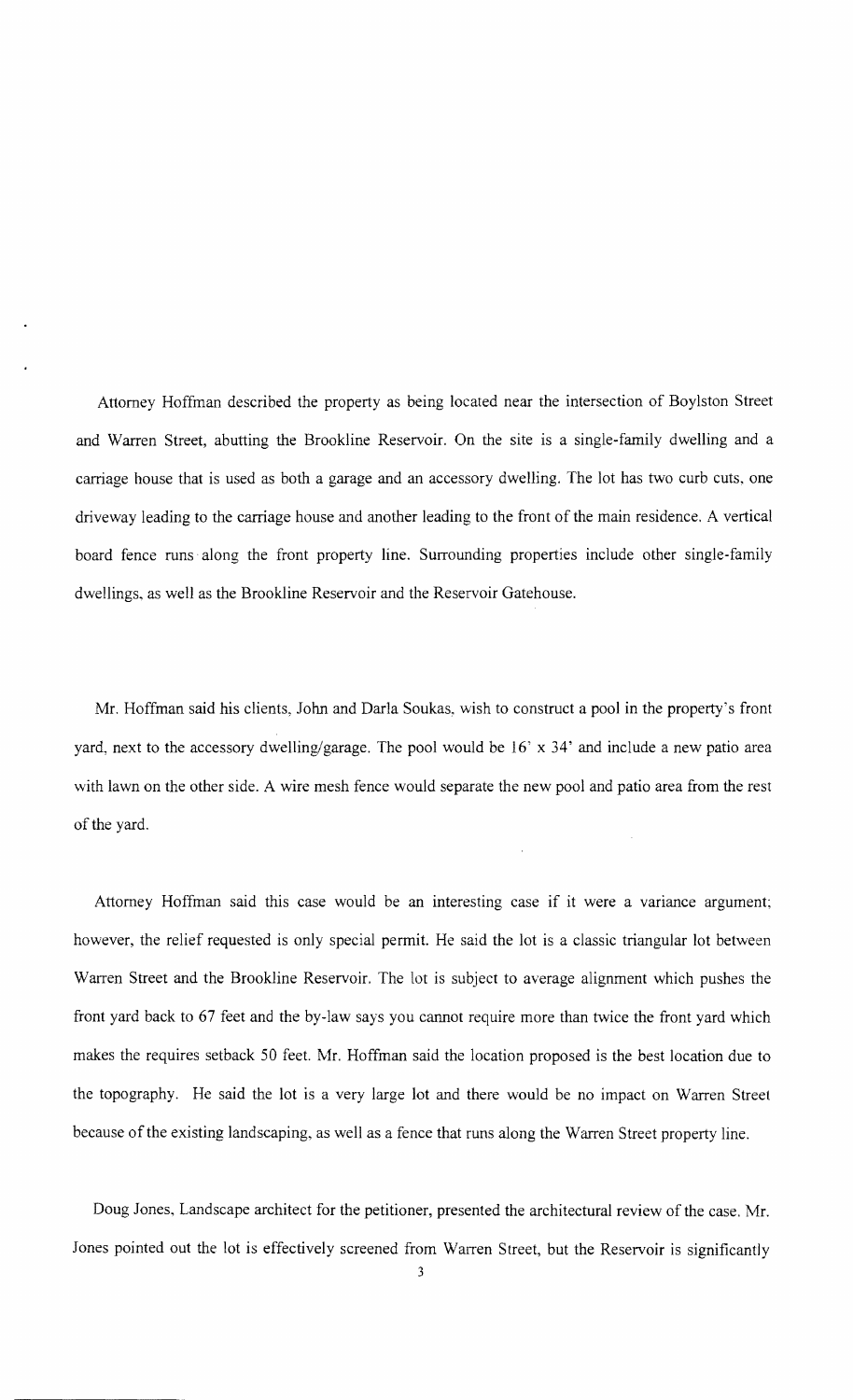higher and presents privacy issues if the pool were to be sighted closer to the rear. He said there would be some additional landscaping added at the request of the Planning Board. Chairman Zuroff requested a clarification of the fence modifications. Mr. Jones said the fence would be stepped back from the street and additional vegetation added at the fence line. Attorney Hoffman said the counterbalancing amenities would be the modification of the fence as well as the installation of the additional landscaping.

The Chairman asked if anyone wished to speak in favor of the proposal. Stan Schlosman of 45 Warren Street rose to speak. Mr. Schlosman said he is the only contiguous neighbor. He said he supports the proposal and agrees with the placement of the pooL He said he feels it is a thoughtful plan and the best location.

The Chairman asked if anyone wished to speak in opposition. No one rose to speak.

The Chairman called upon Timothy Richard, planner, to deliver the report for the Planning Board.

**Section 5.50** - Front Yard Requirements

**Section 5.53** - Accessory Buildings in Front Yards

**Section 5.54** - Exceptions for Existing Alignment

| Dimensional Requirements  | <b>Required</b> | <b>Proposed</b> | <b>Relief</b> |
|---------------------------|-----------------|-----------------|---------------|
| <b>Front Yard Setback</b> | $50^{**}$       | $-37.4'$        | Special       |

\* Under *Section* **5.54,** a front yard setback of 65' was calculated based on the existing alignment of neighboring buildings, however the setback cannot be greater than twice the existing requirement, which in an S-15 zoning district is 25'.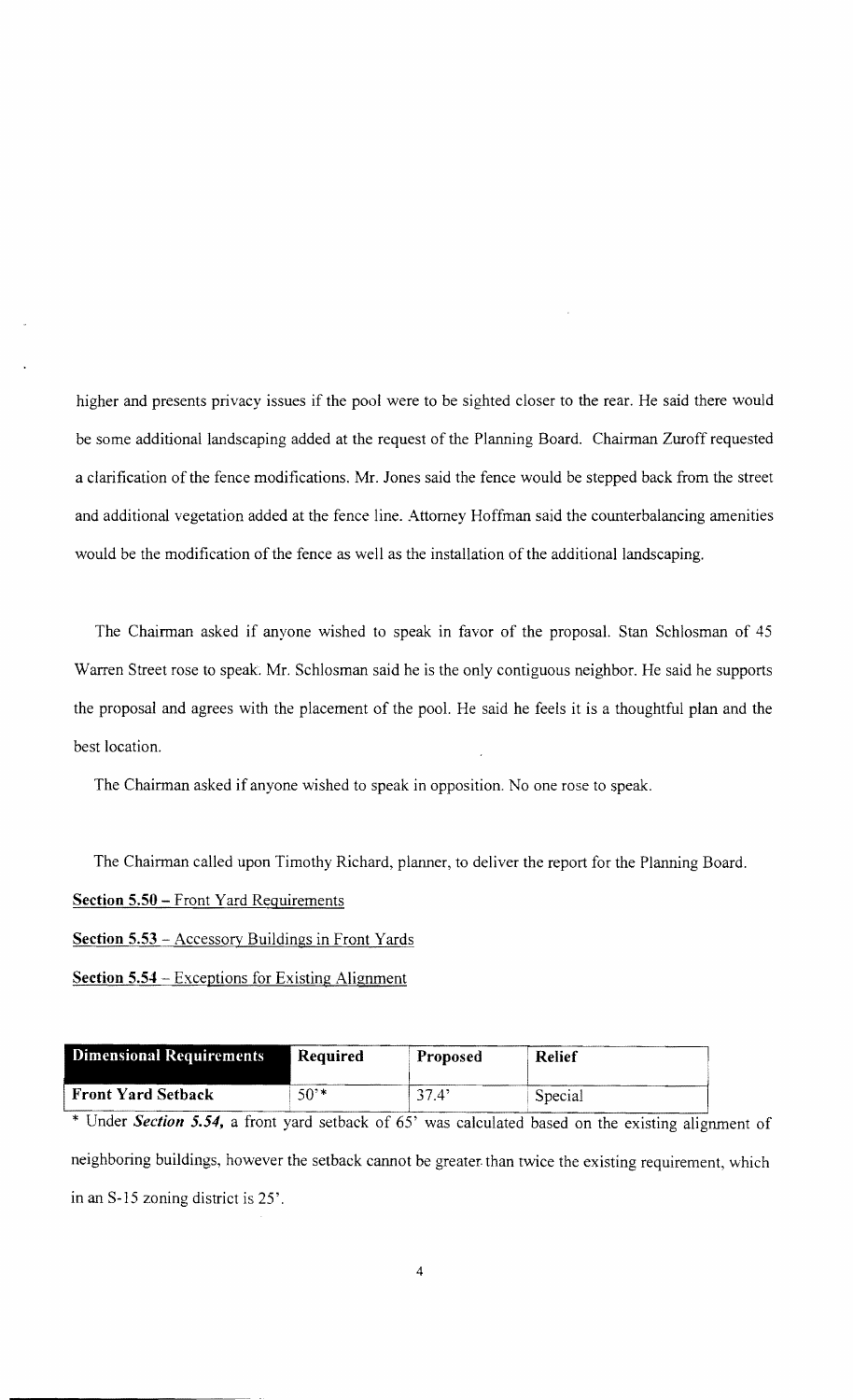\*\* Under *Section* 5.43, the Board of Appeals may waive yard and setback requirements if a counterbalancing amenity is provided.

## Section 8.02.2 – Alteration or Extension

A special permit is required to alter a pre-existing non-conforming structure or use.

Mr. Richard said the Planning Board is supportive of the proposed pool and related improvements. While the triangular-shaped lot is large, there are few places on the property where a pool would be appropriate. The proposed location, along with the landscaping and fencing shown on the "Overall Site Plan," should adequately screen the pool and patio area from the road.

Therefore, the Planning Board recommends approval of the site plan by Site Design Engineering, LLC, last dated *12/13/2012,* and the plans prepared by Keith LeBlanc Landscape Architecture, dated  $1/10/2013$ , subject to the following conditions:

- 1. Prior to the issuance of a building permit, the applicant shall submit final plans subject to the review and approval of the Assistant Director of Regulatory Planning.
- 2. Prior to the issuance of a building permit, the applicant shall submit a final landscape and fencing plan including some jog backs on at least a couple of the fence panels with landscaping on the outside of the fence as well as other landscaping on the property, subject to the review and approval of the Assistant Director of Regulatory Planning.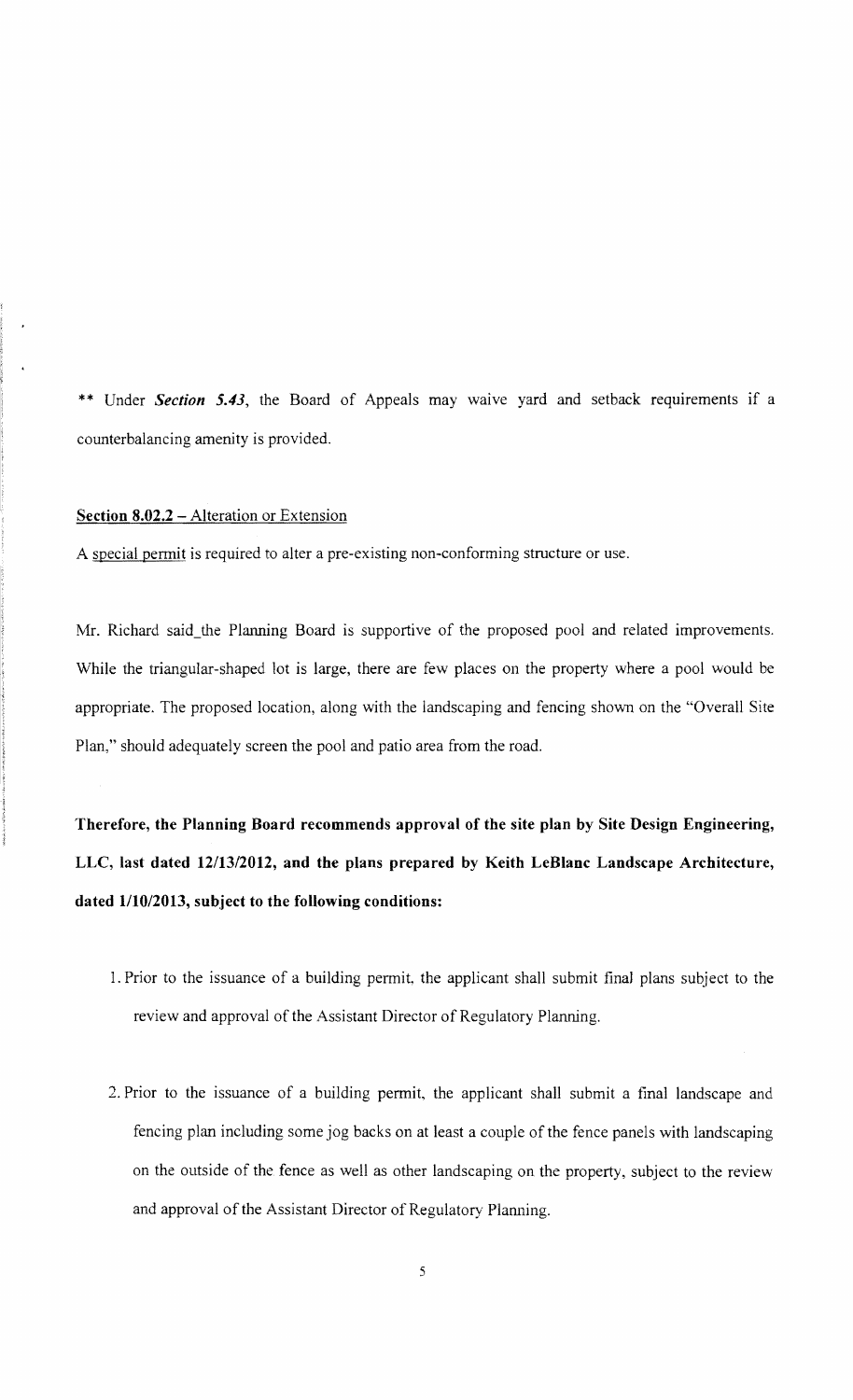- 3. A wood board fence, or similar, along with adequate landscaping shall be maintained along the front lot line to appropriately screen the pool area from the street.
- 4. Prior to the issuance of a building permit, the applicant shall submit to the Building Commissioner for review and approval for conformance to the Board of Appeals decision: 1) a final site plan stamped and signed by a registered engineer or land surveyor, and 2) evidence that the Board of Appeals decision has been recorded at the Registry of Deeds.

Michael Yanovitch, Chief Building Inspector, delivered the comments for the Building Department. Mr. Yanovitch said the lot is a unique lot in its shape as well as topography and location. He said there is an additional restriction on the site due to its proximity to the Reservoir. Mr. Yanovitch said construction in the rear would be restricted because of a Conservation setback. He said the Building Department has no issue with the request for relief.

The Board deliberated on the merits of special permit relief. The Board also voted unanimously the requirements for a special permit for **5.43, and 8.02.2,** were met. The Board made the following specific findings pursuant to said **Section 9.05:** 

- a. The specific site is an appropriate location for such a use, structure, or condition.
- b. The use as developed will not adversely affect the neighborhood.
- c. There will be no nuisance or serious hazard to vehicles or pedestrians.
- d. Adequate and appropriate facilities will be provided for the proper operation of the proposed use.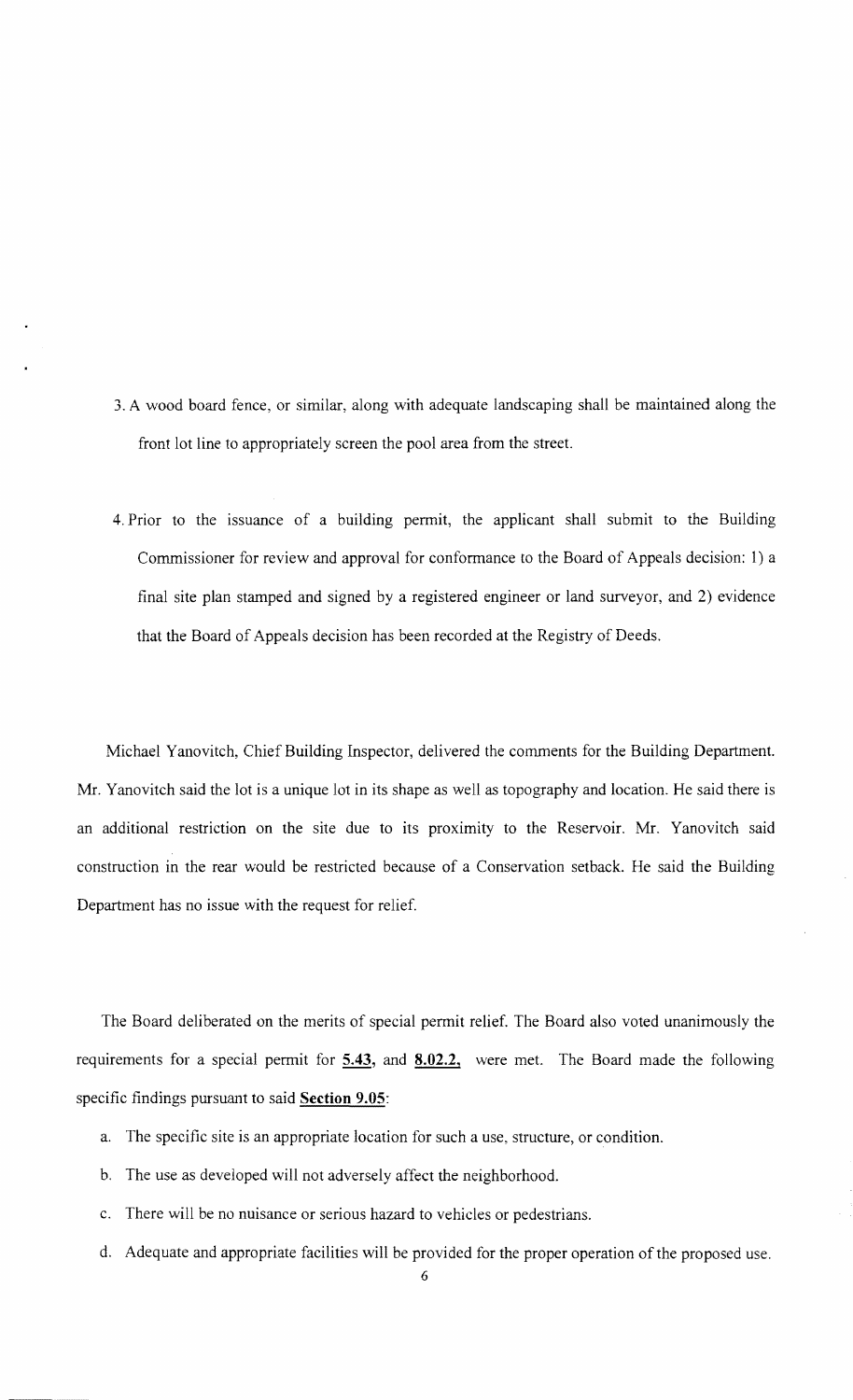Accordingly, the Board voted unanimously to grant the requested relief subject to the following conditions:

- 1. Prior to the issuance of a building permit, the applicant shall submit final plans subject to the review and approval of the Assistant Director of Regulatory Planning.
- 2. Prior to the issuance of a building permit, the applicant shall submit a final landscape and fencing plan including some jog backs on at least a couple of the fence panels with landscaping on the outside of the fence as well as other landscaping on the property, subject to the review and approval of the Assistant Director of Regulatory Planning.
- 3. A wood board fence, or similar, along with adequate landscaping shall be maintained along the front lot line to appropriately screen the pool area from the street.
- 4. Prior to the issuance of a building permit, the applicant shall submit to the Building Commissioner for review and approval for conformance to the Board of Appeals decision: 1) a final site plan stamped and signed by a registered engineer or land surveyor, and 2) evidence  $\mathcal{L}^{\mu}$ That the Board of Appeals decision has been recorded at the Registry of Deeds.

Unanimous Decision of The Board of Appeals

 $\bar{c}$ io<br>C

Filing Date: **April 26, 2013** 

 $\Omega$ 

-0  $\sim$ ;

'''\  $\frac{1}{\frac{1}{\frac{1}{\frac{1}{\sqrt{1+\frac{1}{\sqrt{1+\frac{1}{\sqrt{1+\frac{1}{\sqrt{1+\frac{1}{\sqrt{1+\frac{1}{\sqrt{1+\frac{1}{\sqrt{1+\frac{1}{\sqrt{1+\frac{1}{\sqrt{1+\frac{1}{\sqrt{1+\frac{1}{\sqrt{1+\frac{1}{\sqrt{1+\frac{1}{\sqrt{1+\frac{1}{\sqrt{1+\frac{1}{\sqrt{1+\frac{1}{\sqrt{1+\frac{1}{\sqrt{1+\frac{1}{\sqrt{1+\frac{1}{\sqrt{1+\frac{1}{\sqrt{1+\frac{1}{\sqrt{1+\frac{1}{\sqrt{1+\frac{1}{1+\$